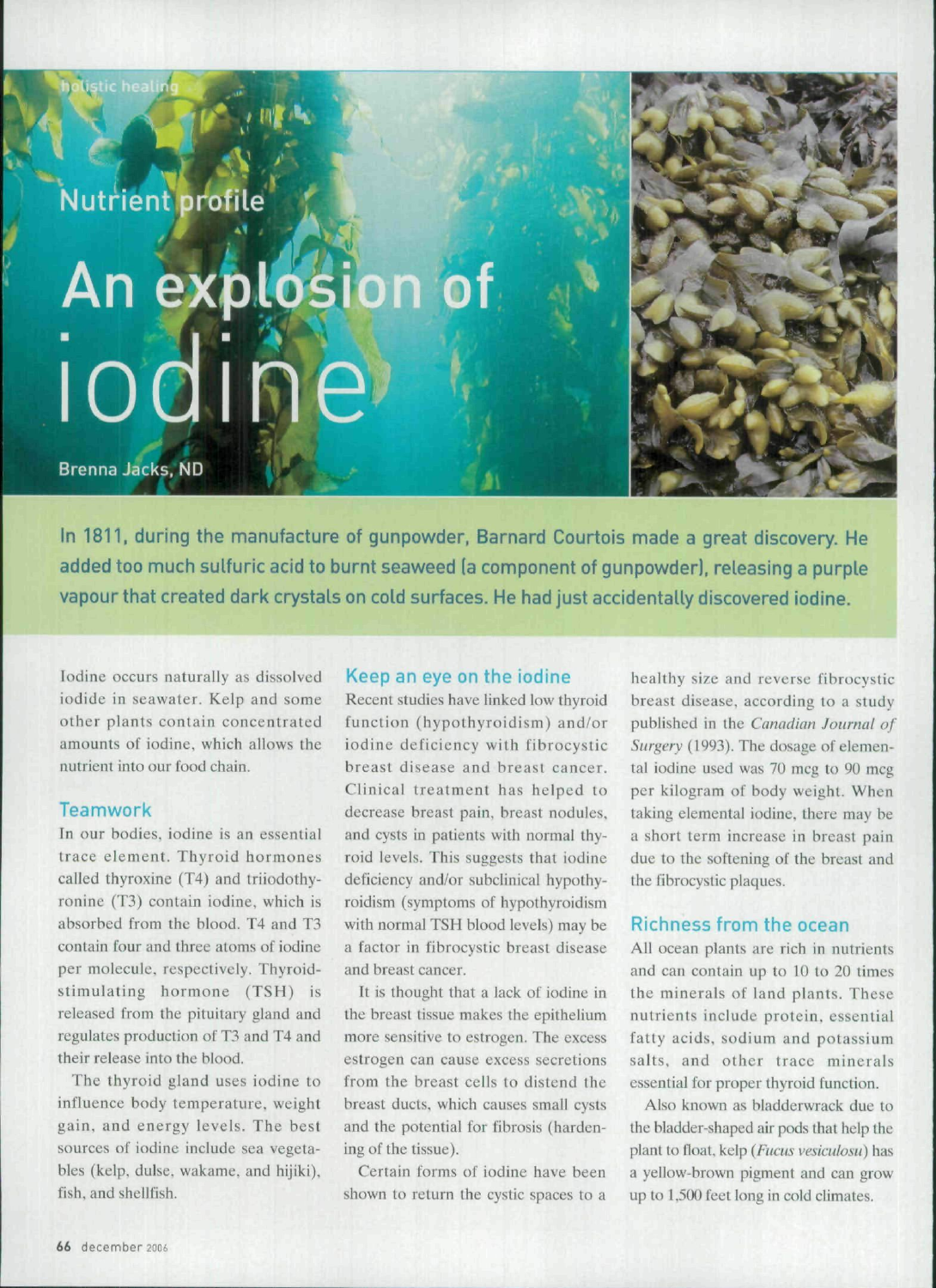A 100-g dose of kelp contains 16 g of protein and  $1,100$  mg of calcium. Comparatively, 250 g of almonds contain 660 mg of calcium, while 250 g of cows' milk contains 300 mg of calcium. Kelp also contains alginic acid, which has been shown to protect the body from the eflects of radiation.

# A useful weed

Some studies have shown that kelp helps reduce obesity, heart disease, arthritis, rheumatism, thyroid disease, constipation and digestive concerns, infectious diseases, cholesterol levels, and blood pressure. However, if you have any of these conditions, check with your health care provider before you begin taking high doses of kelp.

Iodine in kelp intensifies the body's ability to burn fat tbrough exercise, increases stamina, and allows the cells to use energy more efficiently.

Kelp is a hearty herb commonly added to soups and grains due to its salty flavour and high mineral content. It has also been shown to improve the digestion of beans. Kelp should be used minimally or avoided during pregnancy due to the possibility of causing loose stool. a

How much iodine do we need? varies with each life stage.

| <b>Infants</b><br>Birth to 6 months<br>6 months to 1 year                 | <b>TITES</b><br>40 m.co<br>50 mcg |
|---------------------------------------------------------------------------|-----------------------------------|
| Children<br>1-3 years<br>4-6 years<br>$7-10$ years                        | $70$ mcq<br>90 mcg<br>120 mcg     |
| <b>Adults</b><br>$11 + years$<br>Pregnant women<br><b>Lactating women</b> | 150 mcg<br>175 mcg<br>200 mcg     |

Brenna Jacks, ND, a licensed naturopathic doctor, practises at Proactive Chiropractic & Wellness Centre in Langley, BC. drjacks.ca